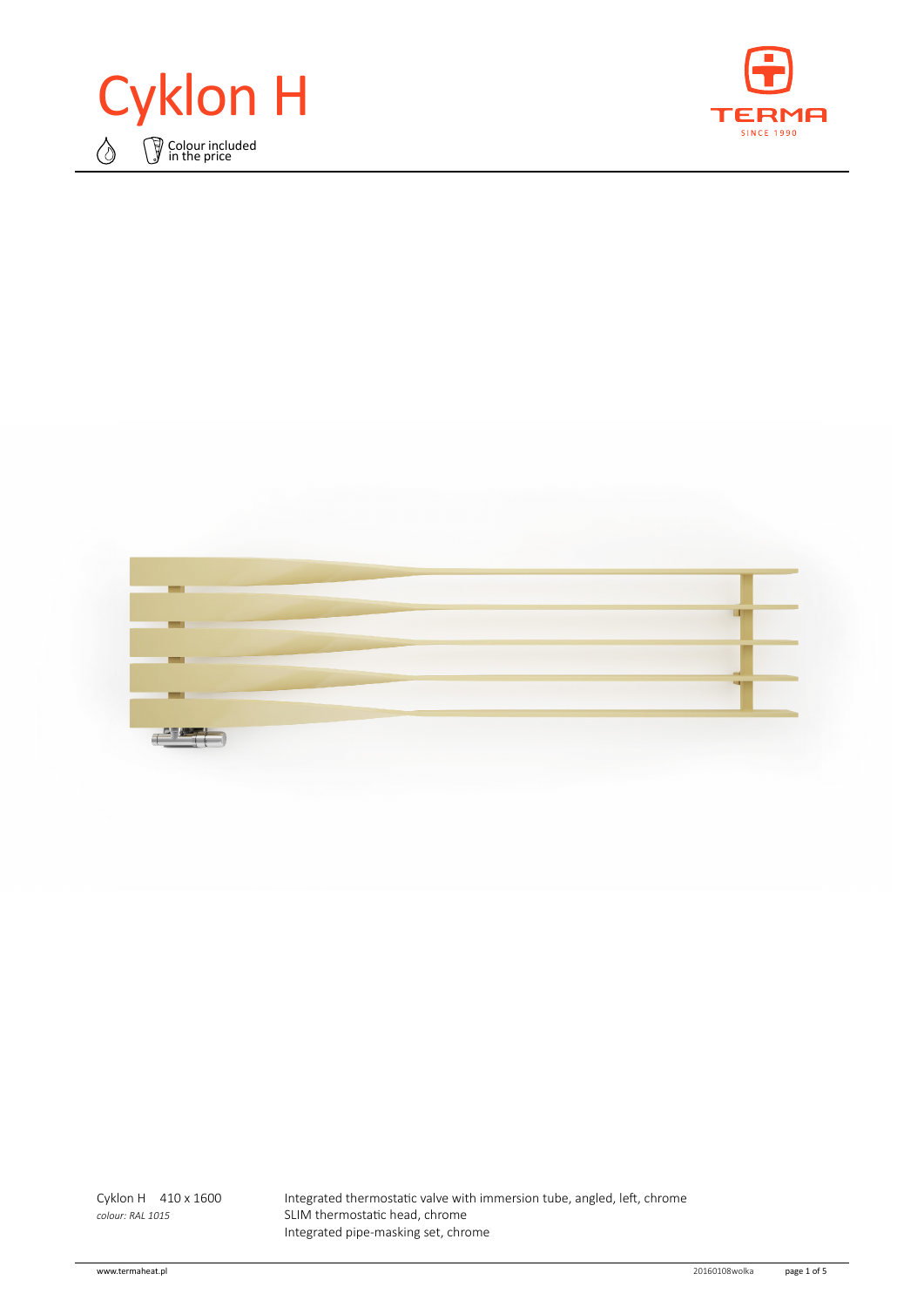



design: *Maja Zalewska, Marek Kostykiewicz (M4M)*



### Specifications:

Working pressure: 0,7 MPa Maximum operating temperature: 95°C

| Α<br>$\hat{\downarrow}$ | B<br>$\leftrightarrow$ | 75 65 20°C<br>[W] | 55 45 20°C<br>[W] | D<br>[mm] | E<br>[mm] | F<br>[mm] | L<br>[dm <sup>3</sup> ] | [kg]  | Product Configuration<br>codes. $4$<br>Code |
|-------------------------|------------------------|-------------------|-------------------|-----------|-----------|-----------|-------------------------|-------|---------------------------------------------|
| 410                     | 1000                   | 408               | 212               | 800       | 170       | 120       | 2,59                    | 13,05 | WGCYH041100                                 |
| 410                     | 1300                   | 497               | 255               | 1100      | 170       | 120       | 3,29                    | 16,65 | WGCYH041130                                 |
| 410                     | 1600                   | 587               | 298               | 1400      | 170       | 120       | 3,98                    | 20,24 | WGCYH041160                                 |
| 495                     | 1000                   | 490               | 249               | 800       | 255       | 120       | 3,12                    | 15,68 | WGCYH049100                                 |
| 495                     | 1300                   | 597               | 299               | 1100      | 255       | 120       | 3,95                    | 19,99 | WGCYH049130                                 |
| 495                     | 1600                   | 704               | 349               | 1400      | 255       | 120       | 4,78                    | 24,31 | WGCYH049160                                 |
| 580                     | 1300                   | 697               | 342               | 1100      | 340       | 120       | 4,62                    | 23,34 | WGCYH058130                                 |
| 580                     | 1600                   | 821               | 399               | 1400      | 340       | 120       | 5,59                    | 28,37 | WGCYH058160                                 |

Included components: The radiator is sold with an integrated, angled thermostatic valve with immersion tube, SLIM thermostatic head and adapters for installation (Alupex ∅ 16x2 and copper ∅ 15). All valve components are finished in chrome.



580 x 1300 ↕ ↔

| ும      |  |
|---------|--|
| 110.100 |  |

| —  |  |  |
|----|--|--|
|    |  |  |
|    |  |  |
|    |  |  |
|    |  |  |
|    |  |  |
| —  |  |  |
|    |  |  |
|    |  |  |
| ਜੀ |  |  |

580 x 1600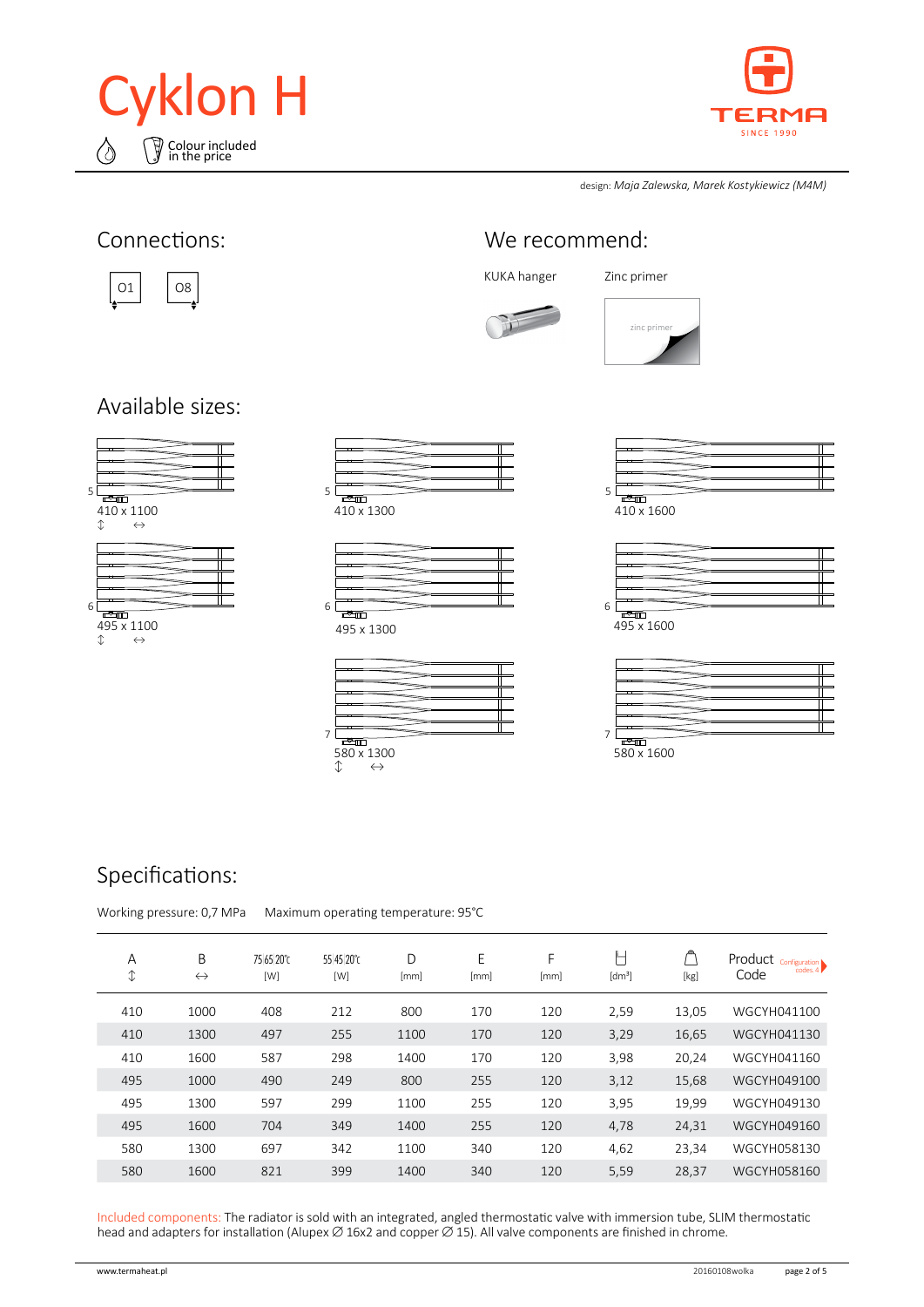





70 A — Height B — Width C1-C5 — Distance between pipe centres D — Horizontal distance between mounting bracket centres E — Vertical distance between mounting brackets F — Distance between a mounting bracket and the bottom of the radiator

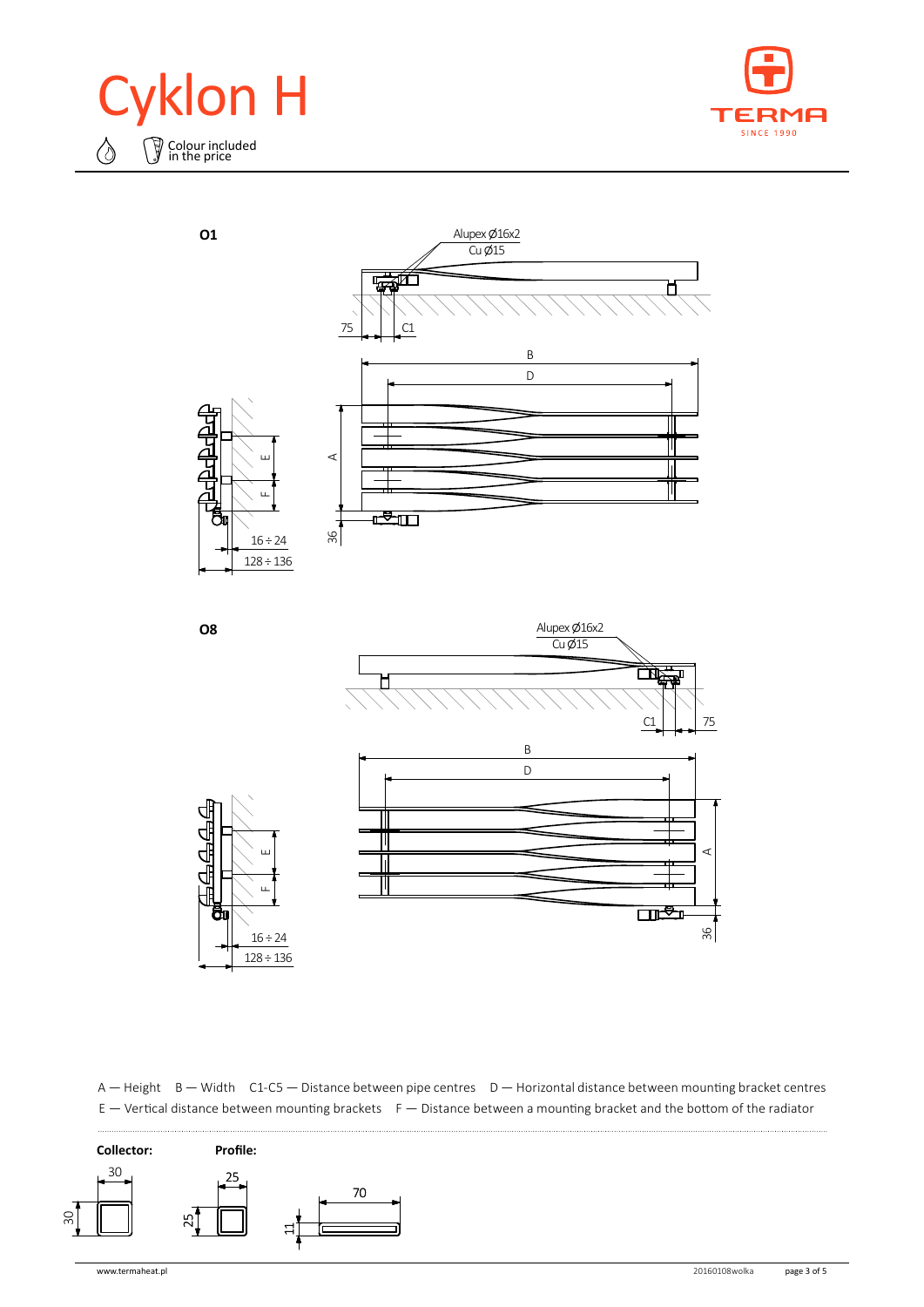



Product codes can be found in product data sheet tables. The codes provide some basic information about the product while a partially filled configuration code contains complementary information about the detailed specifications. When placing an order, product codes should include the fully completed configuration part. The configuration code part should be placed after the main product code. The main product code and configuration part will appear as shown in the example below:

## The construction of a water and dual fuel radiator product and configuration code:

# WGALE054030

K916SX

PRODUCT CODE (located in the table for the product) CONFIGURATION CODE (supplemented by hand)

#### Configuration



## Zinc powder primer

**C** – Code of zinc powder primer is an extra processes

WLALE054030 K916SX C *Extra processes or additions code*